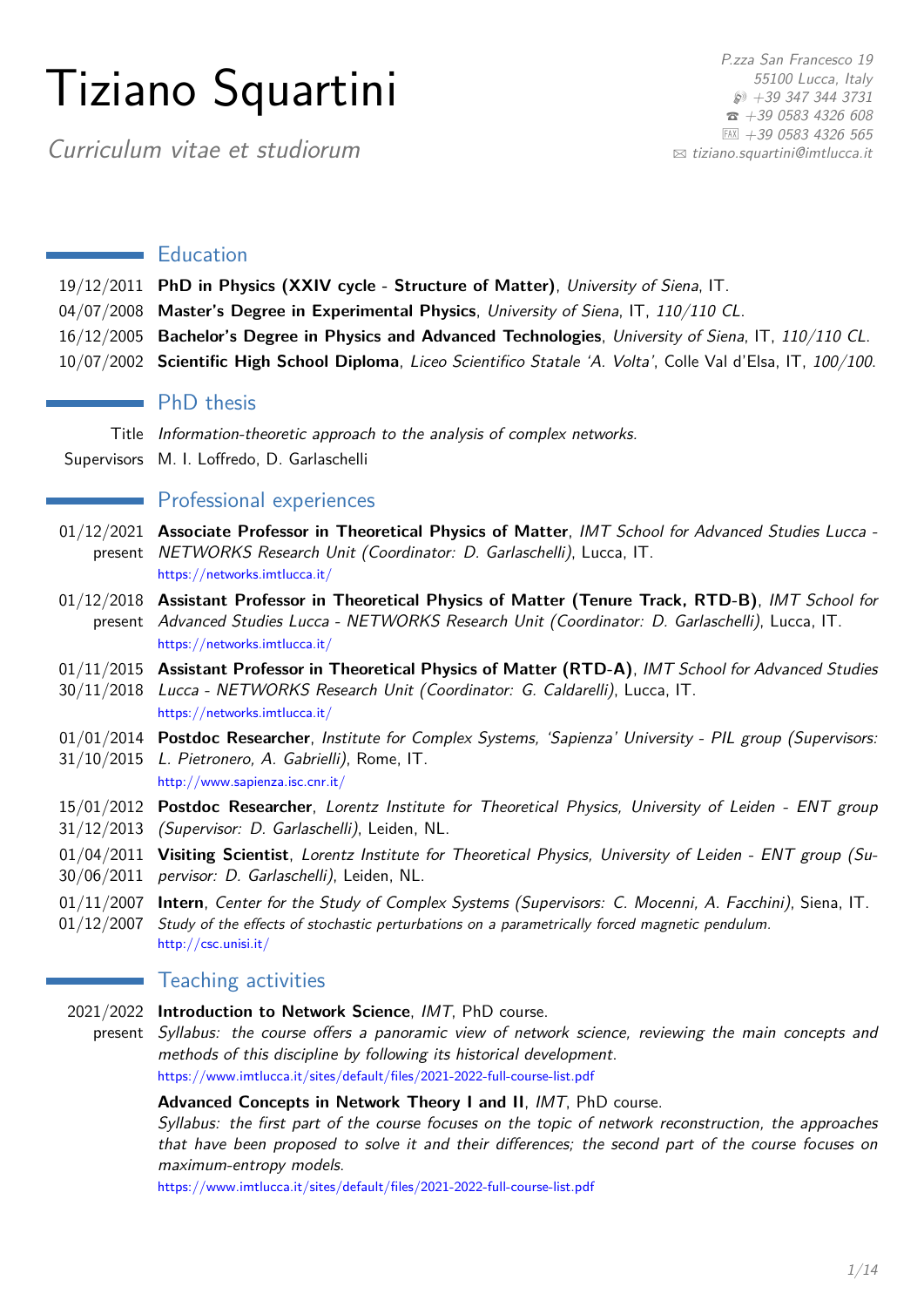#### 2020/2021 **Advanced Methods for Complex Systems III**, IMT, PhD course.

Syllabus: the course focuses on the network reconstruction problem, the approaches that have been proposed to solve it and their differences.

https://www.imtlucca.it/sites/default/files/2020-2021-full-course-list.pdf

**Advanced Topics in Network Theory: Research Topics**, IMT, PhD course.

Syllabus: the course reviews pivotal articles in network theory, in order to provide PhD students with an overview of the most relevant literature in the field.

https://www.imtlucca.it/sites/default/files/2020-2021-full-course-list.pdf

**Advanced Topics in Network Theory**, IMT, PhD course within the Data Science joint doctorate. Syllabus: the course provides an overview of both the analytical and the numerical techniques characterizing the statistical mechanics of networks. http://datasciencephd.eu/courses

- 2019/2020 **Advanced Topics in Network Theory: Topological Concepts**, IMT, PhD course. Syllabus: the course focuses on the description of methods for the detection of statistically significant mesoscale structures.
- 2018/2019 **Advanced Topics in Network Theory: Statistical Mechanics of Networks**, IMT, PhD course. Syllabus: the course introduces the Exponential Random Graph formalism, a versatile tool for both testing hypotheses on networks and building models of them.
- 2017/2018 **Complex Networks for Data Science**, IMT, PhD course within the Data Science joint doctorate.
- 2019/2020 Syllabus: the course focuses on the application of the methods characterizing the statistical mechanics of networks to data science.
- 2016/2017 **Advanced Topics in Complex Networks**, IMT, PhD course. Syllabus: community detection, network reconstruction and network validation, dynamical processes on networks.
- 2013/2014 **Complex Systems**, Sapienza University, Master course.
- 2014/2015

#### **Lectures**

- 2018/2019 **Big Data Analytics and Social Mining**, University of Pisa, Lecture, within the Master of the University 2020/2021 of Pisa, on techniques to randomize and reconstruct networks.
	- https://masterbigdata.it/
	- 2020 **Data Science Colloquium. Statystical physics for real-world networks**, IMT, PhD lecture within the Data Science joint doctorate.

https://datasciencephd.eu/events/data-science-colloquium-2020

- 2019 **Data Science Colloquium. Financial networks reconstruction and systemic risk estimation**, IMT, PhD lecture within the Data Science joint doctorate. https://datasciencephd.eu/events/data-science-colloquium-2019 https://www.youtube.com/watch?v=bYNI2Ufda98
- 2018 **Data Science Colloquium. Validating, reconstructing, predicting: a broad overview of network techniques**, IMT, PhD lecture within the Data Science joint doctorate. https://datasciencephd.eu/events/validating-reconstructing-predicting-broad-overview-network-techniques

# Supervising activities

- 2012 **Supervision of PhD/Master students**.
- 
- present CIMT: supervision of E. Agrimi (XXXVII cycle)
	- @IMT: co-supervision of A. Gallo (XXXVII cycle)
	- @IMT: co-supervision of F. Giuffrida (XXXVI cycle)
	- @IMT: co-supervision of M. Di Vece (XXXIV cycle)
	- @IMT: supervision of E. Marchese (XXXIII cycle) Alumni: F. Parisi, J. van Lidth de Jeude, N. Vallarano.
	- @SNS: supervision of V. Pansanella (XXXVI cycle)
	- @SNS: co-supervision of A. Gini (XXXV cycle)
	- @SNS: co-supervision of L. Ialongo (XXXIV cycle)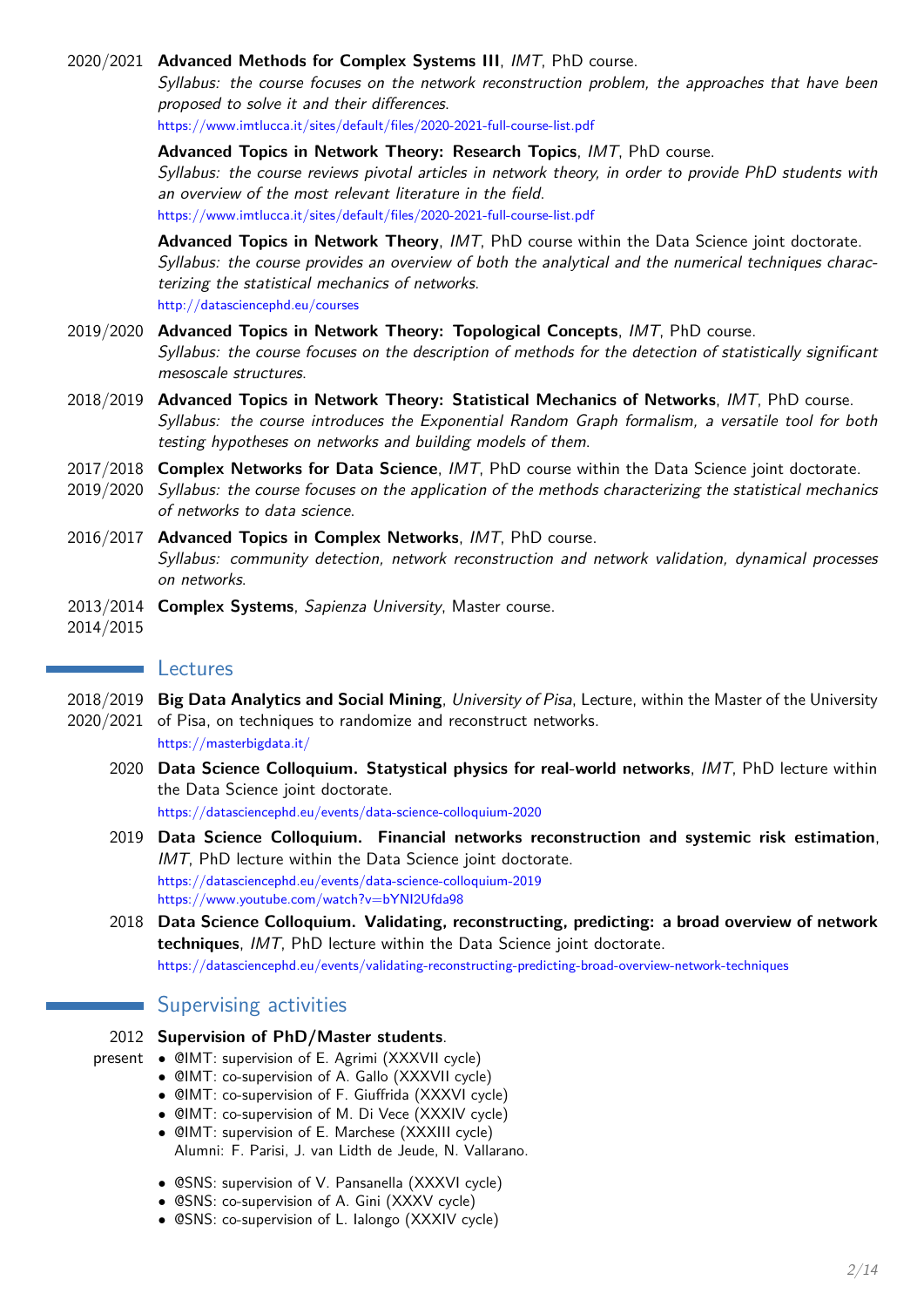Alumni: T. Radicioni.

- @SSSUP: co-supervision of S. M. Zema (XXXIV cycle)
- @UZH: co-supervision of J.-H. Lin (XXXIV cycle)
- @ISC: co-supervision of G. Bardella (Master thesis)
- @LION: supervision of Master/PhD students

# **Invited talks**

- 2022 **Financial Computing and Analytics Group@UCL Seminar Series** A network view of cryptocurrencies: the Bitcoin Lightning Network case-study https://www.ucl.ac.uk/computer-science/research/research-groups/financial-computing-and-analytics/seminars https://www.youtube.com/watch?v=SAT14ow\_4ig
- 2021 **CCC3/CCConf 2021. 3rd Berlin Conference on Crypto-Currencies in a Digital Economy** A network view of cryptocurrencies: the Bitcoin Lightning Network case-study https://ccconf.org/ccconf3-hp/
	- **Blockchain and Cryptocurrency Complexity** A network view of cryptocurrencies: the Bitcoin Lightning Network case-study https://cref.it/en/blockchain-and-cryptocurrency-complexity/
- 2020 **UZH Blockchain Center Lecture Series** A network view of cryptocurrencies: the Bitcoin case-study https://www.blockchain.uzh.ch/events/a-network-view-of-cryptocurrencies-the-bitcoin-case-study-lecture-seriesfs2020/ https://www.youtube.com/watch?v=Bqp2O-lGoQk • **Data Science in Techno-Socio-Economic Systems** A network view of cryptocurrencies: the Bitcoin case-study https://www.linkedin.com/pulse/june-10-11-2020-data-science-techno-socio-economic-systems
	- kolm?trk=read\_related\_article-card\_title • **Spring School: Complex Networks** Maximum-entropy models for networks https://www2.mathematik.tu-darmstadt.de/fbereiche/stochastik/SpringSchool2020/index.html
- 2018 **Leiden Complex Networks Network (LCN2) Seminar Series** Network ensembles
	- https://www.universiteitleiden.nl/en/events/2018/12/lcn2-seminar-network-ensembles
	- **DPG Spring Meeting of the Condensed Matter Section (SKM) together with the EPS** Maximum-entropy models in economics and finance https://www.dpg-verhandlungen.de/year/2018/conference/berlin/part/soe/session/1
	- **Second Conference on Financial Networks and Sustainability** Statistical reconstruction of financial networks https://www.finexus.uzh.ch/en/events/finexus2018-conference.html https://www.youtube.com/watch?v=jR\_raK6c1\_c
- 2017 **Community Detection and Network Reconstruction** Network reconstruction techniques: an overview https://www.eurandom.tue.nl/event/community-detection-and-network-reconstruction/#squartini
	- **Statistical Physics for the Digital Economy**, satellite within **SigmaPhi 2017** Maximum-entropy models for networks http://www.sigmaphi.polito.it/index.php?option=com\_content&view=article&id=93&Itemid=253 http://blockchain.cs.ucl.ac.uk/sigma-phi/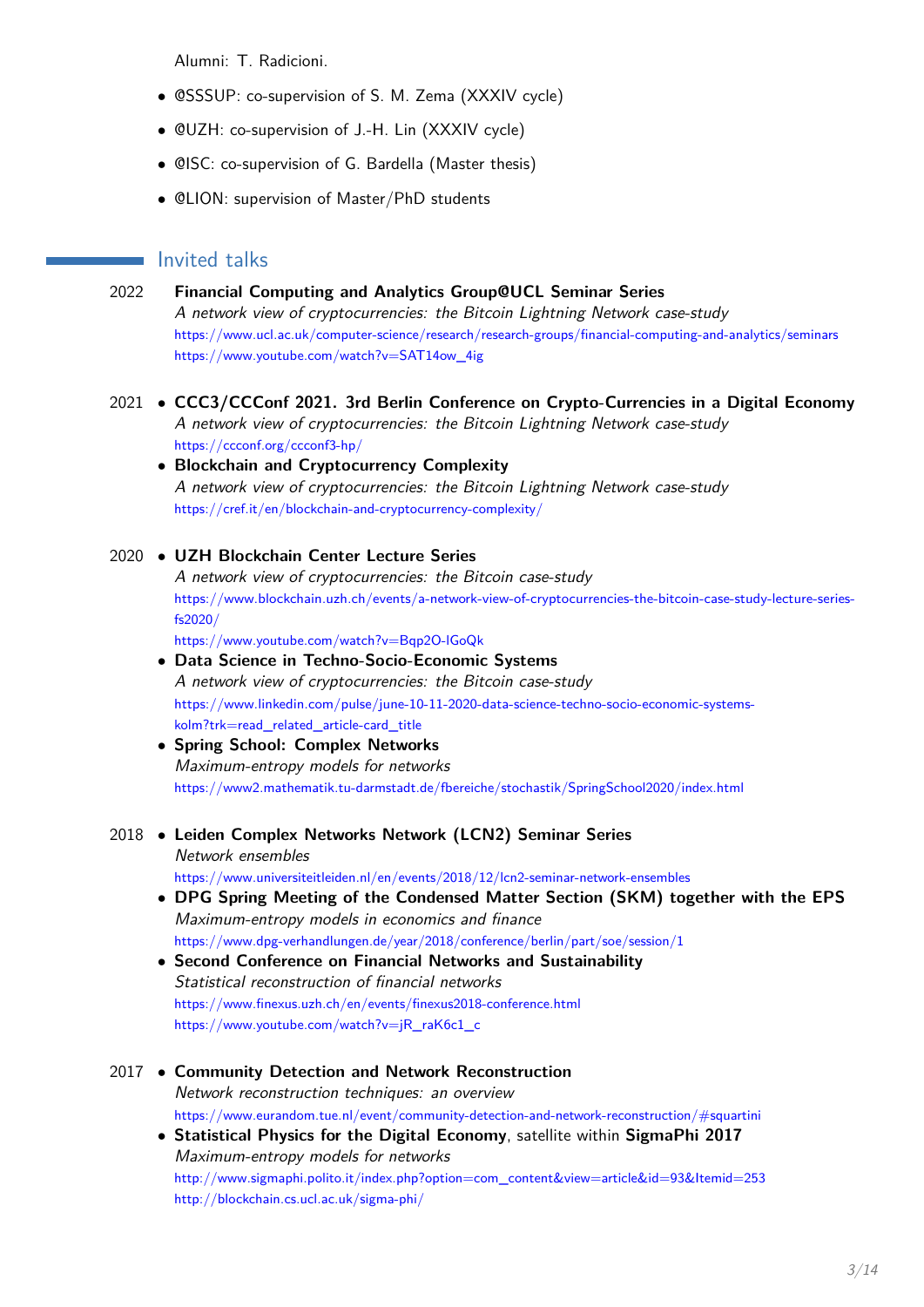• **NETWORKS 2017**

Maximum-entropy models for networks https://www.thenetworkcenter.nl/Events/Upcoming-events/event/104/NETWORKS-2017-Scientific-Conference

- **Think Tank on Financial Complexity** Networks reconstruction: applications from economics and finance http://ias.uva.nl/content/events/events/2017/06/financial-complexity.html
- **First Conference on Financial Networks and Sustainability** Reconstructing economic and financial networks https://www.finexus.uzh.ch/en/events/finexus2017-conference.html

# 2016 • **Towards a Sustainable Global Financial System** Statistical validation of economic and financial networks https://sites.google.com/site/systemscienceandpolicy/

• **Complex networks: from socio-economic systems to biology and brain** Networks reconstruction: applications from economics and finance http://lipari.cs.unict.it/LipariSchool/SECS16/

## 2015 **Brain networks**, satellite within **NetSci 2015** Detecting cluster structure of resting state fMRI brain networks of mice http://s512731021.mialojamiento.es/netsci2015brain/

- 2014 **CFE 2014. 8th International Conference on Computational and Financial Econometrics** Early-warning signals of topological collapse in interbank networks http://www.cfenetwork.org/CFE2014/fullprogramme.php
- 2013 **Complex Networks and Climate. Research and scientific software** Financial Complex Networks http://www.vortech.nl/fileadmin/filelist/pdf-bestanden/Vortech-IMAU\_workshop\_program.pdf
	- **Econophysics and Networks Across Scales** Stationary and non-stationary behavior of meso-scale and macro-scale networks http://www.lorentzcenter.nl/lc/web/2013/566/program.pdf

# 2012 **Econophys-Kolkata VII**

Precursors of the financial crisis in the Dutch Interbank Network http://www.saha.ac.in/cmp/epkol.Vii/schedule.pdf

# **Contributed talks**

2021 • **Networks 2021**

Generalized inference for the efficient reconstruction of weighted networks https://networks2021.net/

• **I Conference of the Italian Society of Statistical Physics - SIFS** Generalized inference for the efficient reconstruction of weighted networks http://www.fisicastatistica.unipr.it/conf/PARMA2021/welcome.php https://www.youtube.com/watch?v=9WI4P–wD0A

## 2020 **NetSci 2020**

◦ Generalized inference for the efficient reconstruction of weighted networks ◦ Breaking of ensemble equivalence in networks https://netsci2020.netscisociety.net/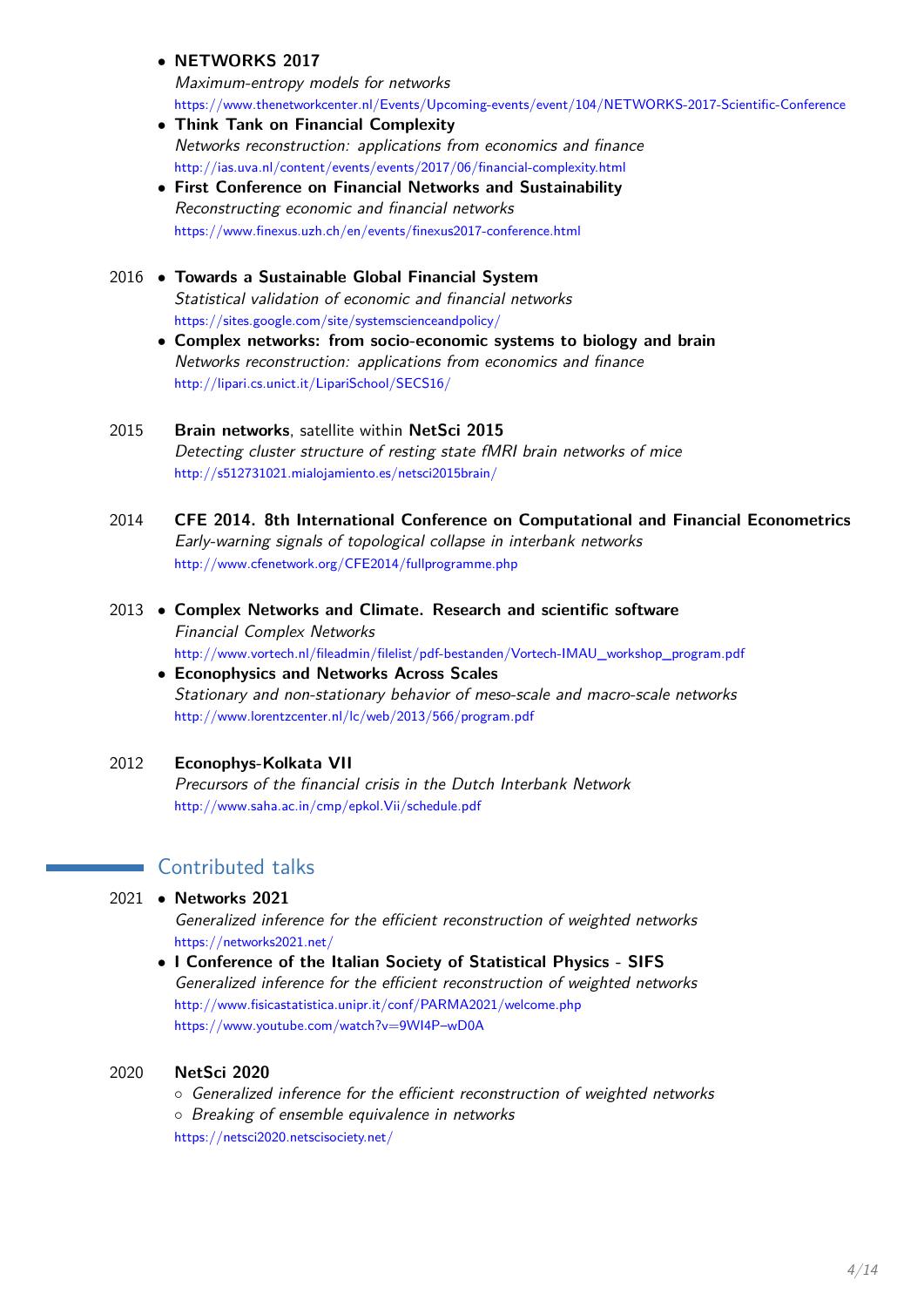## 2019 • **Complex Networks 2019**

- Detecting mesoscale network structures
- A faster horse on a safer trail: generalized inference for the efficient reconstruction of weighted networks

https://www.2019.complexnetworks.org/program

• **XXIV National Conference on Statistical Physics and Complex Systems** Detecting mesoscale network structures http://www.fisicastatistica.unipr.it/conf/PARMA2019/welcome.php

## • **Big Data and Economic Forecasting 2019** Detecting mesoscale network structures https://ec.europa.eu/jrc/communities/sites/jrccties/files/agenda\_big\_data\_workshop2019\_3.pdf

## 2018 • **CFE 2018. 12th International Conference on Computational and Financial Econometrics** Maximum-entropy models in economics and finance http://www.cfenetwork.org/CFE2018/programme.php

- **Leiden Complex Networks Network (LCN2) seminar** Network ensembles https://www.universiteitleiden.nl/en/events/2018/12/lcn2-seminar-network-ensembles
- **XXIII National Conference on Statistical Physics and Complex Systems** Entropy-based approach to missing-links prediction http://www.fisicastatistica.unipr.it/conf/PARMA2018/welcome.php

## 2017 **SigmaPhi 2017**

Inferring monopartite projections of bipartite networks: an entropy-based approach http://www.sigmaphi.polito.it/index.php?option=com\_content&view=article&id=75&Itemid=255

#### 2016 • **CCS 2016**

- Detecting the bipartite World Trade Web evolution across 2007: a motifs-based analysis (talk)
- Financial network reconstruction via fitness-induced maximum entropy (ignite talk at the satellite **Financial Networks and Policy Applications: from Systemic Risk to Sustainability**)
- Estimating topological properties of weighted networks from limited information: applications to socio-economic field (poster)

http://www.ccs2016.org/

http://www.dolfinsproject.eu/index.php/ccs16

- **General Mathematics Colloquium** Networks reconstruction: applications from economics and finance http://kdvi.uva.nl/research/colloquia/general-mathematics-colloquium.html
- **CompleNet 2016. 7th Workshop on Complex Networks** Detecting the bipartite World Trade Web evolution across 2007: a motifs-based analysis http://complenet.org/CompleNet\_2016/Program\_files/Program\_detailed\_oral%20%281%29.pdf

## 2015 • **XX Convegno Nazionale di Fisica Statistica e dei Sistemi Complessi**

Detecting cluster structure of resting state fMRI brain networks of mice http://www.fisicastatistica.unipr.it/conf/PARMA2015/welcome.htm

#### • **NetSci 2015**

- Estimating topological properties of weighted networks from limited information (poster)
- Randomizing bipartite networks: the case of the World Trade Web (poster) http://netsci2015.net/images/site/booklet\_NetSci2015\_web.pdf

#### • **IWcee15**

A GDP-driven model for the binary and weighted structure of the International Trade Network http://www.ircres.cnr.it/index.php/it/iwcee15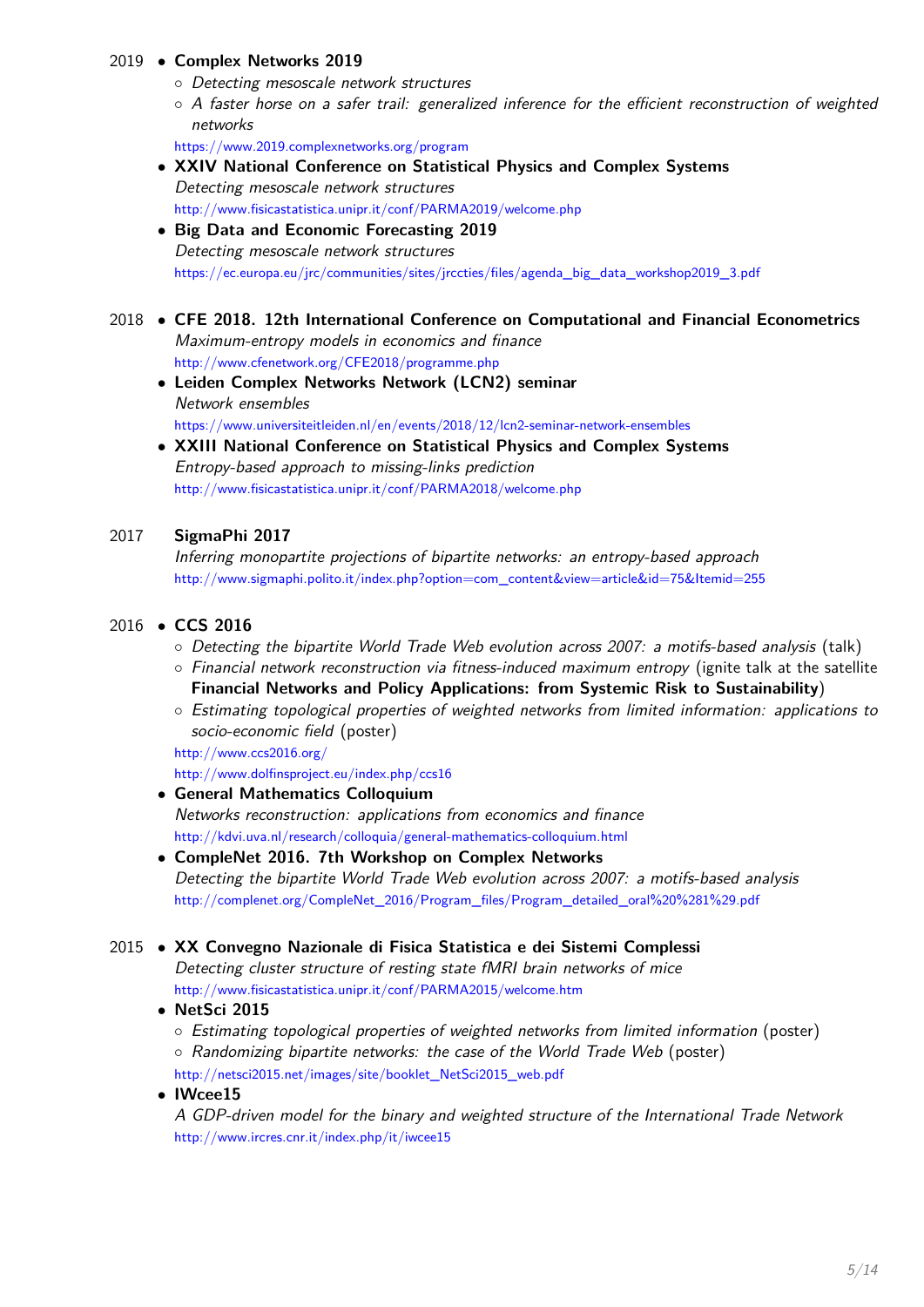#### 2014 **ECCS 2014**

◦ Bootstrapping topological properties of complex economic networks (talk) ◦ Nonconformism in the voter model: Watts-Strogatz VS scale-free networks (poster) http://www.eccs14.eu/images/IMT/eccs14\_programme020714.pdf

## 2013 • **ECCS 2013**

Early-warning signals of topological collapse in interbank networks http://www.eccs13.eu/index.php/program

#### • **NetSci 2013** Early-warning signals of the financial crisis in the Dutch Interbank Network http://netsci2013.net/wordpress/wp-content/uploads/2013/05/schedule\_NetSci2013\_detail.pdf

## 2012 • **SITIS 2012. 8th International Conference on Signal Image Technology & Internet Based Systems**

The role of distances in the World Trade Web http://www.computer.org/csdl/proceedings/sitis/2012/4911/00/index.html

- **DPG 2012. 76th Annual Meeting of the DPG and DPG Spring Meeting** The informativeness of local constraints in the structure of the global trade network http://www.dpg-verhandlungen.de/year/2012/conference/berlin/part/soe/session/12/contribution/7
- **IWSOS 2012. 6th International Workshop on Self-Organizing Systems** Triadic motifs and dyadic self-organization in the World Trade Network http://iwsos2012.ewi.tudelft.nl/?page\_id=65/
- 2009 **Darwin Bicentenary Evolution: Intersecting Natural and Social Sciences** Statistical physics for biological networks http://www.unisi.it/eventi/darwin/
	- **Trade NetWorkshop 2.0** Exact method for randomizing real networks - Application to the WTW https://sites.google.com/site/tradenetit/
	- **BioPhys 09 Biology and beyond** Statistical physics for biological networks - Exact method to randomize real networks http://www.cnr.it/eventi/index/evento/id/12175
	- **NetSci 2009** Exact method for randomizing real networks http://www.netsci09.net/Programme.pdf

# **Training courses**

## 2021 **Internet Festival 2021**

Capire il presente attraverso i social network (with A. Patuelli, T. Radicioni, F. Saracco) https://www.internetfestival.it/en/programma/capire-il-presente-attraverso-i-social-network/

# **Divulgative talks**

## 2018 **Accade d'inverno. L'altra stagione di San Gimignano**

Connessi: un mondo di reti

http://www.asfer.it/presentazioni/item/38286-connessi-un-mondo-di-reti-presentazione-di-un-opera-di-eccezionalevalore

https://www.comune.sangimignano.si.it/it/allegati-ecc/pieghevoleinverno2018.pdf

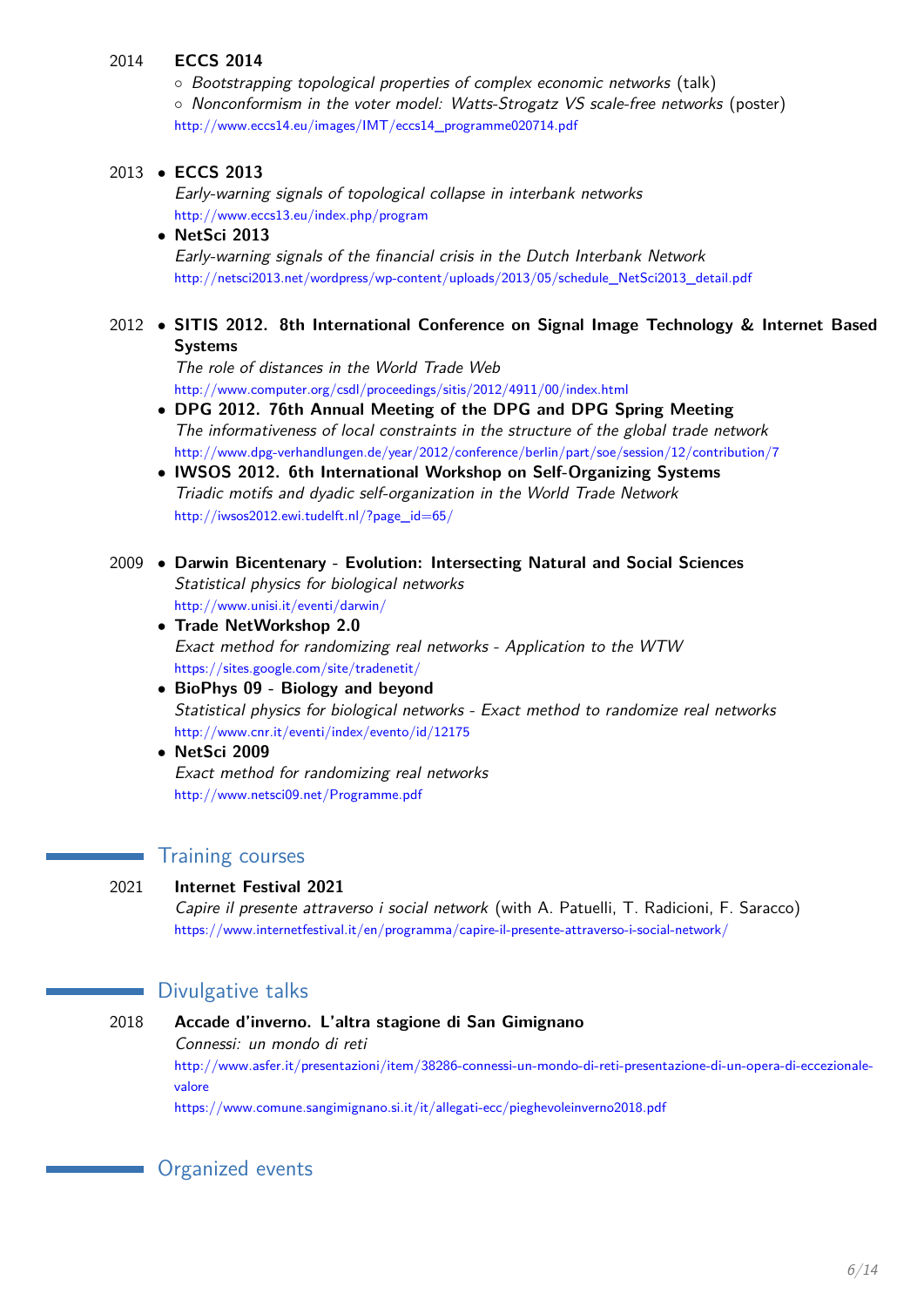- 2020 (with P. Barucca, C. Davis, J. Feng, N. Masuda, A. Nematzadeh, F. Saracco) **Complexity Meets Finance: Data, Methods and Policy Implications** (satellite within NetSci 2020) https://sites.google.com/view/cmf20/home
	- [postponed due to Covid-19] (with R. Livi, P. Politi, F. Saracco) **First School of the Italian Statistical Physics Society** https://sifsschool2020.imtlucca.it/ https://www.sicastatistica.org/scuola-di-alta-formazione-sifs
- 2019 (with A. Antonioni, R. Mastrandrea, E. Valdano) **Complexity72h** https://complexity72h.weebly.com/2018.html
- 2018 (with I. Bordino, G. Caldarelli, F. Fumarola, F. Gullo) **MIDAS. The Third Workshop on MIning DAta for financial applicationS** (satellite within ECML-PKDD 2018) http://www.ecmlpkdd2018.org/workshops/ https://sites.google.com/a/imtlucca.it/networks—imt-unit-for-the-study-of-networks/conferences/midas2018
	- (with P. Barucca, G. Caldarelli, G. Cimini) **3rd Workshop on Statistical Physics for Financial and Economic Networks** (satellite within NetSci 2018) https://netsci2018.wixsite.com/netsci2018/satellites https://sites.google.com/imtlucca.it/spfen3-netsci2018/home
	- (with A. Antonioni, G. Caldarelli, E. Valdano) **Complexity72h** https://complexity72h.weebly.com/2018.html
- 2017 (with I. Bordino, G. Caldarelli, F. Fumarola, F. Gullo) **MIDAS. The Second Workshop on MIning DAta for financial applicationS** (satellite within ECML-PKDD 2017) http://ecmlpkdd2017.ijs.si/program.html https://sites.google.com/a/imtlucca.it/networks—imt-unit-for-the-study-of-networks/conferences/midas2017
	- (with P. Barucca, G. Caldarelli, G. Cimini, Y. Gandica) **2nd Workshop on Statistical Physics for Financial and Economic Networks** (satellite within NetSci 2017) http://netsci2017.net/ https://2ndworkshopstatphysicfinancialeconomicnetworks.wordpress.com/
- 2016 (with I. Bordino, G. Caldarelli, F. Fumarola, F. Gullo) **MIDAS. The First Workshop on MIning DAta for financial applicationS** (satellite within ECML-PKDD 2016) http://www.ecmlpkdd2016.org/ https://sites.google.com/a/imtlucca.it/networks—imt-unit-for-the-study-of-networks/conferences/midas
	- (with S. Battiston, G. Caldarelli, G. Cimini, A. Mandel) **Statistical Physics of Financial and Economic Networks** (satellite within StatPhys26) http://statphys26.sciencesconf.org/resource/page/id/10 https://sites.google.com/a/imtlucca.it/statphys-spfen/home
- 2014 (with S. Galam, M. A. Javarone) **SEDNAM Socio-Economic Dynamics: Networks and Agentbased Models** (satellite within SocInfo 2014) http://socinfo2014.org/workshops/ http://www.sednam.eu
	- (with S. Galam, M. A. Javarone) **SEDPAM Socio-Economic Dynamics: Physics-based Agent Models. Beyond the representative agent paradigm** (satellite within ECCS 2014) http://www.eccs14.eu/images/IMT/eccs14\_programme020714.pdf http://www.sedpam.eu/sedpam\_poster.pdf

**Scientific publications**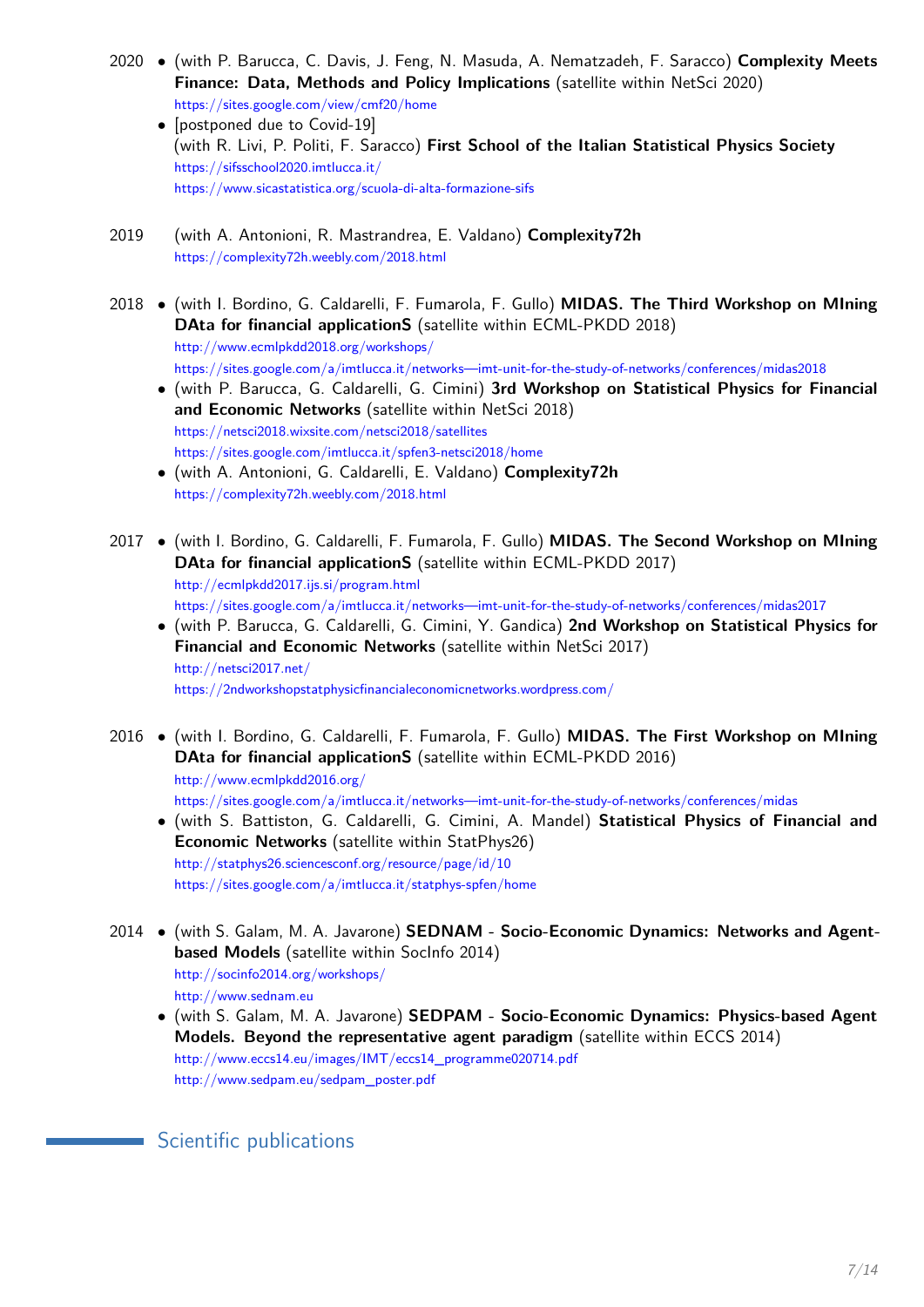- 2021 M. Mattei, G. Caldarelli, T. Squartini, F. Saracco, **Italian Twitter semantic network during the Covid-19 epidemic**, EPJ Data Science **10 (47)** (2021). https://epjdatascience.springeropen.com/articles/10.1140/epjds/s13688-021-00301-x
	- T. Radicioni, T. Squartini, E. Pavan, F. Saracco, **Networked partisanship and framing: a sociosemantic network analysis of the Italian debate on migration**, PLoS ONE **16 (8)**, e0256705 (2021).

https://journals.plos.org/plosone/article?id=10.1371/journal.pone.0256705

• G. Cimini, R. Mastrandrea, T. Squartini, **Reconstructing networks**, in The structure and dynamics of complex networks, Cambridge Elements series, Cambridge University Press (edited by G. Caldarelli) (2021).

https://www.cambridge.org/core/elements/abs/reconstructing-networks/7EDEBB87A0A277B65FE6297F553CCB3F

- N. Vallarano, M. Bruno, E. Marchese, G. Trapani, F. Saracco, G. Cimini, M. Zanon, T. Squartini, **Fast and scalable likelihood maximization for Exponential Random Graph Models with local constraints**, Sci. Rep. **11 (15227)** (2021). https://www.nature.com/articles/s41598-021-93830-4 Python code at: https://pypi.org/project/NEMtropy/
- T. Radicioni, F. Saracco, E. Pavan, T. Squartini, **Analysing Twitter semantic networks: the case of 2018 Italian elections**, Sci. Rep. **11 (13207)** (2021). https://www.nature.com/articles/s41598-021-92337-2
- M. Bardoscia, P. Barucca, S. Battiston, F. Caccioli, G. Cimini, D. Garlaschelli, F. Saracco, T. Squartini, G. Caldarelli, **The physics of financial networks**, Nat. Rev. Phys. **3**, pp. 490-507 (2021). https://www.nature.com/articles/s42254-021-00322-5
- I. Anagnostou, T. Squartini, D. Garlaschelli, D. Kandhai, **Uncovering the mesoscale structure of the credit default swap market to improve portfolio risk modelling**, Quant. Finance, **1890807** (2021).

https://doi.org/10.1080/14697688.2021.1890807

- 2020 N. Vallarano, C. J. Tessone, T. Squartini, **Bitcoin Transaction Networks: an overview of recent results**, Front. Phys., **8**, 286 (2020). https://www.frontiersin.org/articles/10.3389/fphy.2020.00286/abstract
	- F. Parisi, T. Squartini, D. Garlaschelli, **A faster horse on a safer trail: generalized inference for the efficient reconstruction of weighted networks**, New J. Phys. **22**, 053053 (2020). https://iopscience.iop.org/article/10.1088/1367-2630/ab74a7
	- J.-H. Lin, K. Primicerio, T. Squartini, C. Decker, C. J. Tessone, **Lightning Network: a second path towards centralisation of the Bitcoin economy**, New J. Phys. **22**, 083022 (2020). https://iopscience.iop.org/article/10.1088/1367-2630/aba062
- 2019 J. van Lidth de Jeude, G. Caldarelli, T. Squartini, **Detecting core-periphery structures by surprise**, Europhys. Lett. **125 (6)**, 68001 (2019). https://doi.org/10.1209/0295-5075/125/68001
	- J. van Lidth de Jeude, R. Di Clemente, G. Caldarelli, F. Saracco, T. Squartini, **Reconstructing mesoscale network structures**, Complexity **5120581** (2019). https://doi.org/10.1155/2019/5120581
	- G. Cimini, T. Squartini, F. Saracco, D. Garlaschelli, A. Gabrielli, G. Caldarelli, **The statistical physics of real-world networks**, Nat. Rev. Phys. **1 (1)**, pp. 58-71 (2019). https://www.nature.com/articles/s42254-018-0002-6
- 2018 T. Squartini, D. Garlaschelli, **Maximum-entropy networks. Pattern detection, network reconstruction and graph combinatorics**, SpringerBriefs in Complexity, Springer (2018). https://link.springer.com/book/10.1007/978-3-319-69438-2
	- M. Bruno, F. Saracco, T. Squartini, M. Duenas, **Colombian export capabilities: building the firms-products network**, Entropy **20 (10)** (2018). https://www.mdpi.com/1099-4300/20/10/785/html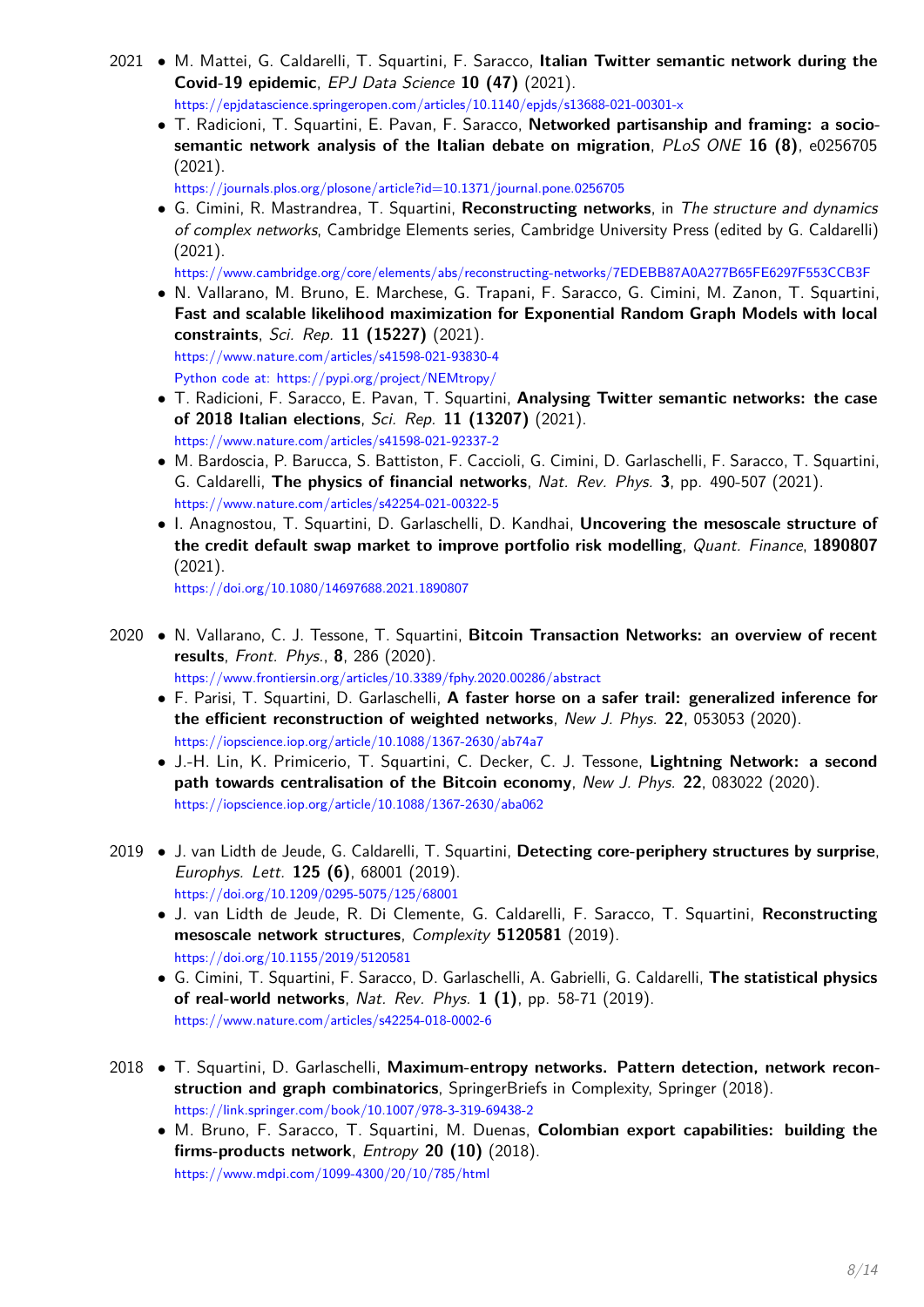• F. Parisi, G. Caldarelli, T. Squartini, **Entropy-based approach to missing-links prediction**, Appl. Netw. Sci. **3 (1)** (2018).

https://link.springer.com/article/10.1007/s41109-018-0073-4

- P. Barucca, G. Caldarelli, T. Squartini, **Tackling information asymmetry in networks: a new entropy-based ranking index**, J. Stat. Phys. **173 (3)**, pp. 1028–1044 (2018). https://link.springer.com/article/10.1007/s10955-018-2076-z
- M. J. Straka, G. Caldarelli, T. Squartini, F. Saracco, **From Ecology to Finance (and Back?): A Review on Entropy-Based Null Models for the Analysis of Bipartite Networks**, J. Stat. Phys. **173 (3)**, pp. 1252–1285 (2018). https://link.springer.com/article/10.1007/s10955-018-2039-4
- T. Squartini, G. Caldarelli, G. Cimini, A. Gabrielli, D. Garlaschelli, **Reconstruction methods for networks: the case of economic and financial systems**, Phys. Rep. **757**, pp. 1-47 (2018). https://www.sciencedirect.com/science/article/pii/S0370157318301509
- 2017 T. Squartini, A. Almog, G. Caldarelli, I. van Lelyveld, D. Garlaschelli, G. Cimini, **Enhanced capitalasset pricing model for the reconstruction of bipartite financial networks**, Phys. Rev. E **96 (3)**, 032315 (2017).

https://journals.aps.org/pre/abstract/10.1103/PhysRevE.96.032315

• F. Saracco, M. J. Straka, R. Di Clemente, A. Gabrielli, G. Caldarelli, T. Squartini, **Inferring monopartite projections of bipartite networks: an entropy-based approach**, New J. Phys. **19**, 053022 (2017).

https://iopscience.iop.org/article/10.1088/1367-2630/aa6b38

- A. Almog, T. Squartini, D. Garlaschelli, **The double role of GDP in shaping the structure of the International Trade Network**, Int. J. Comput. Econ. Econom. **7 (4)**, pp. 381-398 (special issue on Economic Complexity and Complexity of Economics) (2017). https://ideas.repec.org/s/ids/ijcome.html
- T. Squartini, G. Cimini, A. Gabrielli, D. Garlaschelli, **Network reconstruction via density sampling**, Appl. Netw. Sci. **2 (3)** (2017). https://appliednetsci.springeropen.com/articles/10.1007/s41109-017-0021-8
- 2016 L. Valori, G. L. Giannuzzi, A. Facchini, T. Squartini, D. Garlaschelli, R. Basosi, **A generationattraction model for renewable energy flows in Italy: a complex network approach**, Eur. Phys. J. Special Topics **225 (10)**, pp. 1913-1927 (2016). https://link.springer.com/article/10.1140/epjst/e2016-60019-3
	- V. Gemmetto, T. Squartini, F. Picciolo, F. Ruzzenenti, D. Garlaschelli, **Multiplexity and multireciprocity in directed multiplexes**, Phys. Rev. E **94 (4)**, 042316 (2016). http://link.aps.org/doi/10.1103/PhysRevE.94.042316
	- G. Bardella, A. Bifone, A. Gabrielli, A. Gozzi, T. Squartini, **Hierarchical organization of functional connectivity in the mouse brain: a complex network approach**, Sci. Rep. **6 (32060)** (2016). http://www.nature.com/articles/srep32060
	- F. Saracco, R. Di Clemente, A. Gabrielli, T. Squartini, **Detecting early signs of the 2007-2008 crisis in the world trade**, Sci. Rep. **6 (30286)** (2016). http://www.nature.com/articles/srep30286
- 2015 T. Squartini, J. de Mol, F. den Hollander, D. Garlaschelli, **Breaking of ensemble equivalence in networks**, Phys. Rev. Lett. **115 (26)**, 268701 (2015). http://journals.aps.org/prl/abstract/10.1103/PhysRevLett.115.268701
	- G. Cimini, T. Squartini, A. Gabrielli, D. Garlaschelli, **Systemic risk analysis in reconstructed economic and financial networks**, Sci. Rep. **5 (15758)** (2015). http://www.nature.com/articles/srep15758

Matlab code at: http://www.sobigdata.eu/it/node/569

• M. A. Javarone, T. Squartini, **Conformism-driven phases of opinion formation on heterogeneous networks: the q-voter model case**, J. Stat. Mech. P10002 (2015). http://iopscience.iop.org/article/10.1088/1742-5468/2015/10/P10002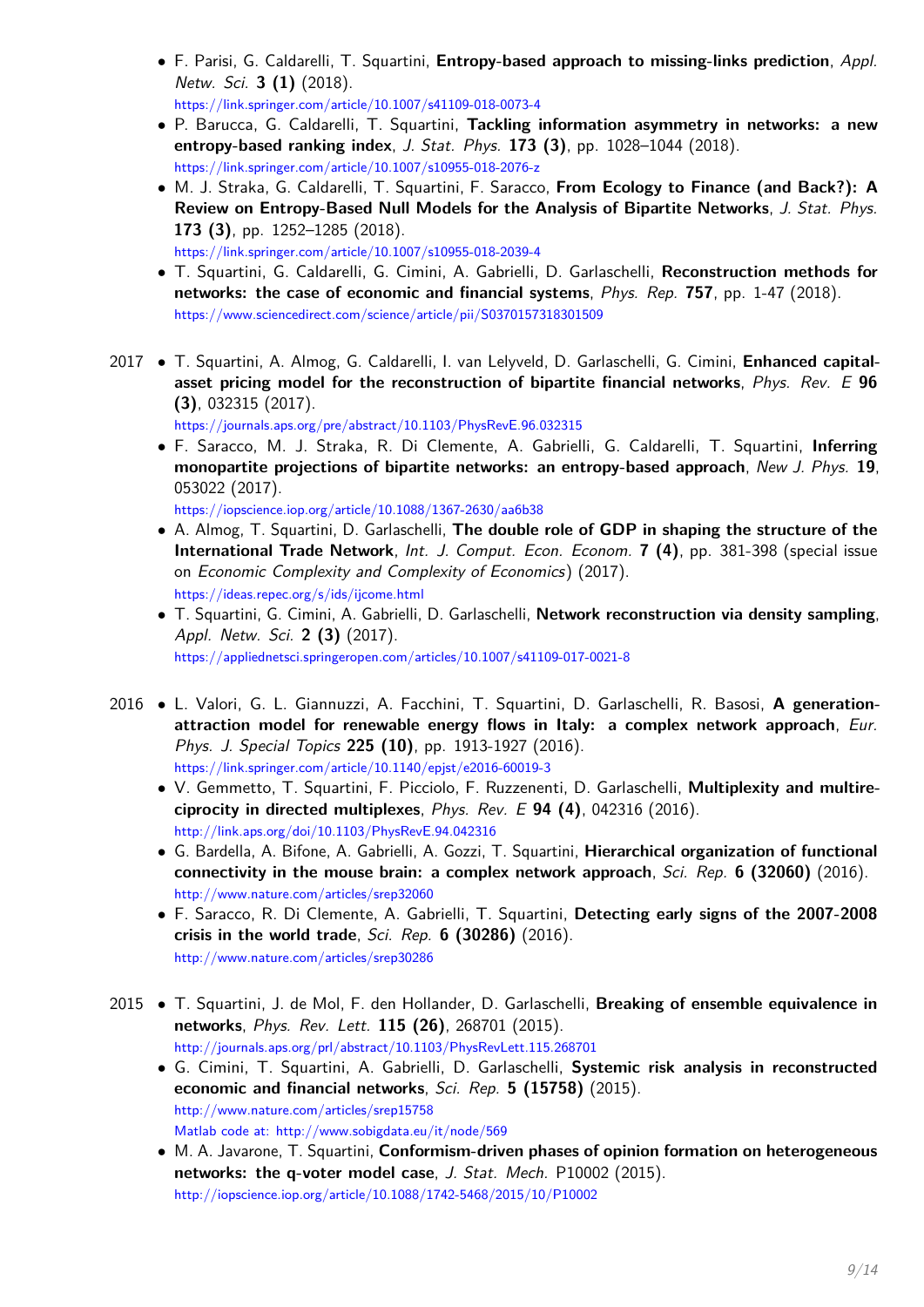- G. Cimini, T. Squartini, A. Gabrielli, D. Garlaschelli, **Estimating topological properties of weighted networks from limited information**, Phys. Rev. E (Rapid Communication) **92**, 040802(R) (2015). http://journals.aps.org/pre/abstract/10.1103/PhysRevE.92.040802
- F. Saracco, R. Di Clemente, A. Gabrielli, T. Squartini, **Randomizing bipartite networks: the case of the World Trade Web**, Sci. Rep. **5 (10595)** (2015). http://www.nature.com/srep/2015/150601/srep10595/fig\_tab/srep10595\_F3.html Python code at: https://github.com/tsakim/bicm
- T. Squartini, E. Ser-Giacomi, D. Garlaschelli, G. Judge, **Information recovery in behavioral networks**, PLoS ONE **10 (5)**, e0125077 (2015). http://journals.plos.org/plosone/article?id=10.1371/journal.pone.0125077
- G. Cimini, T. Squartini, N. Musmeci, M. Puliga, A. Gabrielli, D. Garlaschelli, S. Battiston, G. Caldarelli, **Reconstructing topological properties of complex networks using the fitness model**, in Social Informatics, chapter **Socio-Economic Dynamics, Networks and Agent-Based Models**, pp. 323- 333, Springer (edited by L. M. Aiello and D. McFarland) (2015). http://www.springer.com/computer/database+management+%26+information+retrieval/book/978-3-319-15167-0
- T. Squartini, D. Garlaschelli, **Stationarity, non-stationarity and early warning signals in economic networks**, J. Complex Netw. **3 (1)**, pp. 1-21 (2015). Extended version of the paper Economic networks in and out of equilibrium. http://comnet.oxfordjournals.org/content/early/2014/05/03/comnet.cnu012.full
- T. Squartini, R. Mastrandrea, D. Garlaschelli, **Unbiased sampling of network ensembles**, New J. Phys. **17**, 023052 (2015). https://iopscience.iop.org/article/10.1088/1367-2630/17/2/023052 Matlab code at: http://www.mathworks.it/matlabcentral/fileexchange/46912-max-sam-package-zip Matlab code at: https://drive.google.com/open?id=0B\_rBKSwFTur3M0tvd0w4dW45aE0&authuser=0
- S. Galam, M. A. Javarone, T. Squartini, **Socio-Economic Dynamics: Networks and Agent-Based Models - Introduction**, in Social Informatics, chapter **Socio-Economic Dynamics, Networks and Agent-Based Models**, pp. 321-322, Springer (edited by L. M. Aiello and D. McFarland) (2015). http://www.springer.com/computer/database+management+%26+information+retrieval/book/978-3-319-15167-0
- A. Almog, T. Squartini, D. Garlaschelli, **A GDP-driven model for the binary and weighted structure of the International Trade Network**, New J. Phys. **17**, 013009 (2015). https://iopscience.iop.org/article/10.1088/1367-2630/17/1/013009
- 2014 R. Mastrandrea, T. Squartini, G. Fagiolo, D. Garlaschelli, **Reconstructing the world trade multiplex: the role of intensive and extensive biases**, Phys. Rev. E **90 (6)**, 062804 (2014). https://journals.aps.org/pre/abstract/10.1103/PhysRevE.90.062804
	- T. Squartini, D. Garlaschelli, **Jan Tinbergen's legacy for economic networks: from the gravity model to quantum statistics**, in Econophysics of Agent-Based Models, chapter **9**, pp. 161-186, Springer (edited by F. Abergel, H. Ayoama, B. K. Chakrabarti, A. Chakraborti and A. Gosh) (2014). http://www.lorentz.leidenuniv.nl/IL-publications/dissertations/biographies/Tinbergen.pdf
	- R. Mastrandrea, T. Squartini, G. Fagiolo, D. Garlaschelli, **Enhanced reconstruction of weighted networks from strengths and degrees**, New J. Phys. **16**, 043022 (2014). https://iopscience.iop.org/article/10.1088/1367-2630/16/4/043022
	- T. Squartini, F. Picciolo, F. Ruzzenenti, R. Basosi, D. Garlaschelli, **Disentangling spatial and non-spatial effects in real networks**, in Complex networks and their applications, chapter **1**, pp. 1-38, Cambridge Scholars Publishing (edited by H. Cherifi) (2014). http://www.cambridgescholars.com/download/sample/58284
- 2013 T. Squartini, D. Garlaschelli, **Economic networks in and out of equilibrium**, in Proceedings of the Ninth International Conference on Signal-Image Technology & Internet-Based Systems (SITIS 2013), pp. 530-537 (edited by IEEE) (2014).
	- T. Squartini, I. van Lelyveld, D. Garlaschelli, **Early-warning signals of topological collapse in interbank networks**, Sci. Rep. **3 (3357)** (2013). http://www.nature.com/srep/2013/131128/srep03357/full/srep03357.html

10[/14](#page-12-0)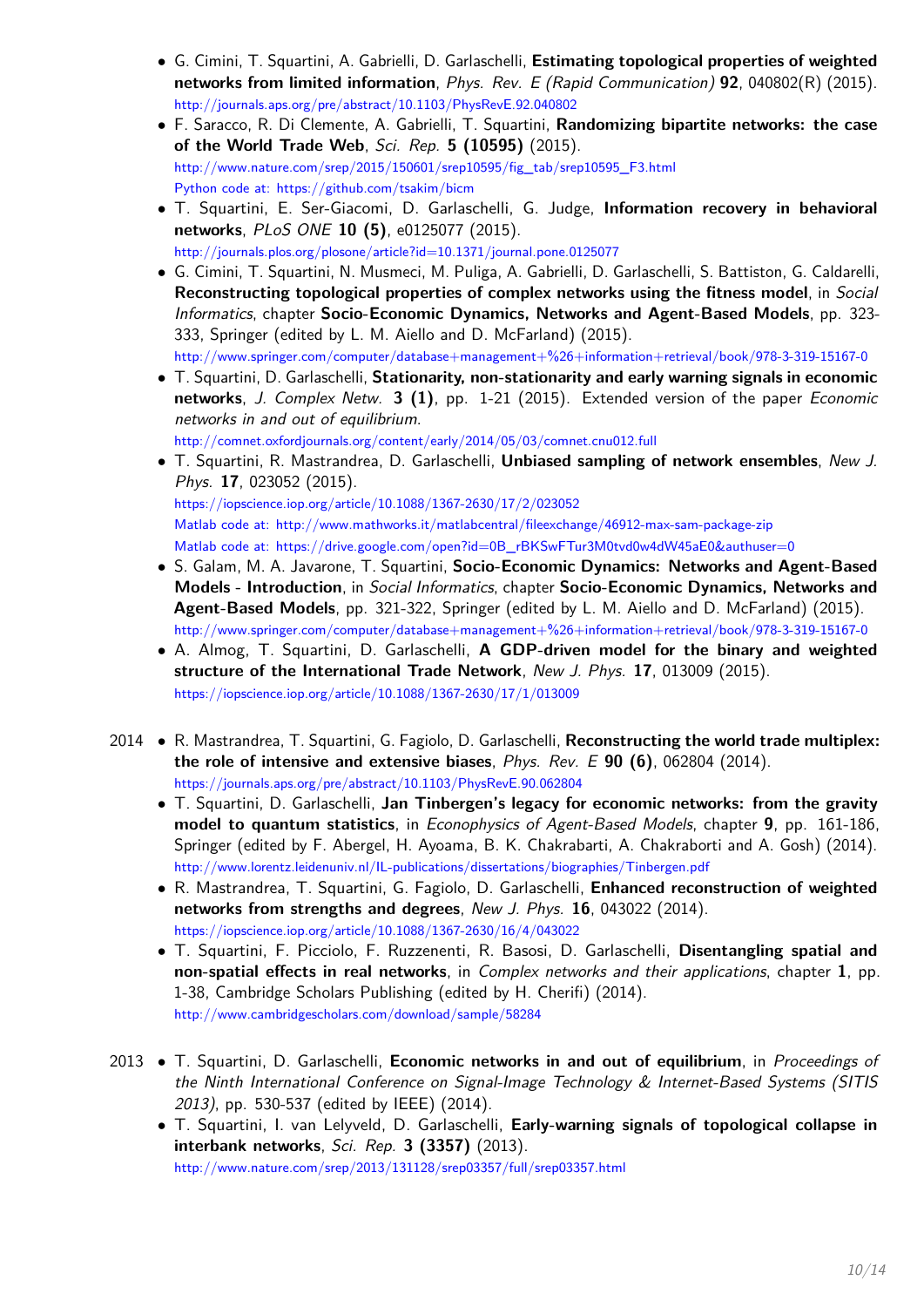- T. Squartini, F. Picciolo, F. Ruzzenenti, D. Garlaschelli, **Reciprocity of weighted networks**, Sci. Rep. **3 (2729)** (2013). http://www.nature.com/srep/2013/130923/srep02729/full/srep02729.html
- F. Picciolo, T. Squartini, F. Ruzzenenti, R. Basosi, D. Garlaschelli, **The role of distances in the World Trade Web**, in Proceedings of the Eighth International Conference on Signal-Image Technology & Internet-Based Systems (SITIS 2012), pp. 784-792 (edited by IEEE) (2013).
- 2012 G. Fagiolo, T. Squartini, D. Garlaschelli, **Null Models of Economic Networks: The Case of the World Trade Web**, J. Econ. Interact. Coord. **8 (1)**, pp. 75-107 (2012). https://link.springer.com/article/10.1007/s11403-012-0104-7
	- L. Valori, G. L. Giannuzzi, T. Squartini, D. Garlaschelli, R. Basosi, **Complex Networks Approach to the Italian Photovoltaic Energy Distribution System**, in Proceedings of ECOS 2012, chapter **7**, pp. 72-89, Firenze University Press (edited by U. Desideri, G. Manfrida, E. Sciubba) (2012). http://www.fupress.com/archivio/pdf/5498.pdf
	- T. Squartini, D. Garlaschelli, **Triadic motifs and dyadic self-organization in the World Trade Network**, in Self-Organizing Systems, chapter **3**, pp. 24-35, Springer (edited by F. A. Kuipers and P. E. Heegaard) (2012). http://www.springer.com/computer/communication+networks/book/978-3-642-28582-0

2011 • T. Squartini, G. Fagiolo, D. Garlaschelli, **Randomizing World Trade. II. A Weighted Network Analysis**, Phys. Rev. E **84**, 046118 (2011).

http://pre.aps.org/abstract/PRE/v84/i4/e046118

- T. Squartini, G. Fagiolo, D. Garlaschelli, **Randomizing World Trade. I. A Binary Network Analysis**, Phys. Rev. E **84**, 046117 (2011). http://pre.aps.org/abstract/PRE/v84/i4/e046117
- J. Li, C. Chen, B. Cuia, T. Squartini, **Surface modification of titanium alloy with the Ti**3**Al+TiB**2**/TiN composite coatings**, Surf. Interface Anal. **43 (12)**, pp. 1543-1548 (2011). http://onlinelibrary.wiley.com/doi/10.1002/sia.3809/abstract
- T. Squartini, D. Garlaschelli, **Analytical maximum-likelihood method to detect patterns in real networks**, New J. Phys. **13**, 083001 (2011). https://iopscience.iop.org/article/10.1088/1367-2630/13/8/083001
- J. Li, C. Chen, L. Zhaoqing, T. Squartini, **Phase constituents and microstructure of laser cladding Al**2**O**3**/Ti**3**Al reinforced ceramic layer on titanium alloy**, Journal of Alloys and Compounds **509 (14)**, pp. 4882–4886 (2011).

http://www.sciencedirect.com/science/article/pii/S0925838811002842

2010 J. Li, C. Chen, T. Squartini, Q. He, **A study on wear resistance and microcrack of the Ti**3**Al/TiAl+TiC ceramic layer deposited by laser cladding on Ti-6Al-4 V alloy**, Applied Surface Science **257 (05)**, pp. 1550-1555 (2010).

http://www.sciencedirect.com/science/article/pii/S0169433210011724

- 2009 T. Squartini, **Weighted Random Graph** (2009). http://demonstrations.wolfram.com/WeightedRandomGraph/
- 2007 T. Squartini, **Neural networks: a review**, Nuovo Cimento C **030 (03)**, pp. 243-253 (2007). http://www.sif.it/riviste/ncc/econtents/2007/030/03/article/3
- submitted G. Fagiolo, D. Garlaschelli, M. Riccaboni, T. Squartini, **International Economic Networks: The** books **Global Structure of Trade, Production, Finance and Migration**, Cambridge University Press (2021).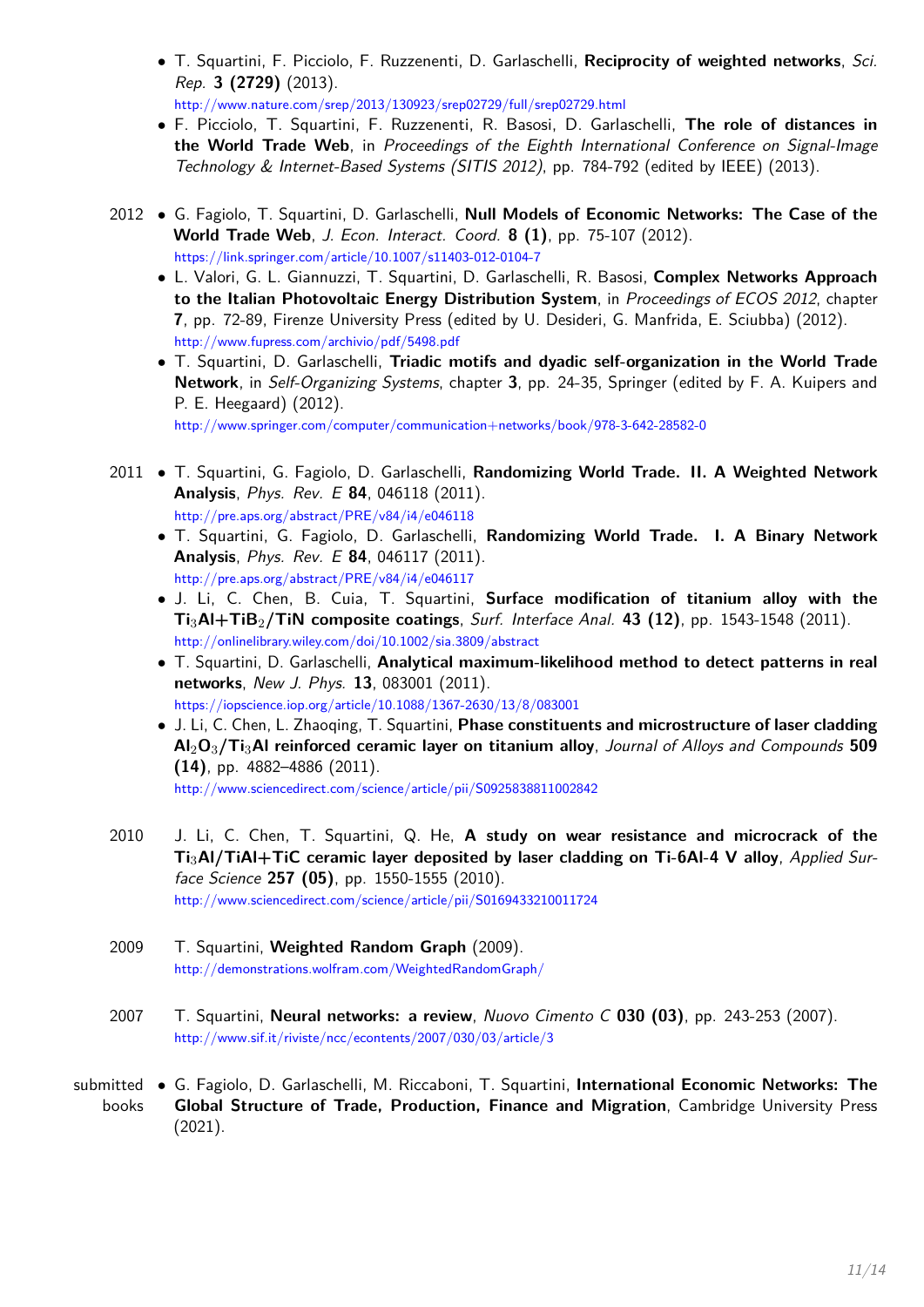- submitted S. M. Zema, G. Fagiolo, T. Squartini, D. Garlaschelli, **Mesoscopic structure of the stock market** papers **and portfolio optimization**, LEM Working Paper Series 2021/45, under submission (2021).
	- L. N. Ialongo, C. de Valk, E. Marchese, F. Jansen, H. Zmarrou, T. Squartini, D. Garlaschelli, **Reconstructing firm-level interactions: the Dutch input-output network**, arXiv:2111.15248, under submission (2021).
	- J.-H. Lin, E. Marchese, C. J. Tessone, T. Squartini, **The weighted Bitcoin Lightning Network**, arXiv:2111.13494, under submission (2021).
	- M. Di Vece, D. Garlaschelli, T. Squartini, **Gravity models of networks: integrating maximumentropy and econometric approaches**, arXiv:2107.02650, under submission (2021).
	- E. Marchese, G. Caldarelli, T. Squartini, **Detecting mesoscale structures by surprise**, arXiv:2106.05055, accepted for publication on Communications Physics (2021).
	- A. Bovet, C. Campajola, F. Mottes, V. Restocchi, N. Vallarano, T. Squartini, C. J. Tessone, **The evolving liaisons between the transaction networks of Bitcoin and its price dynamics**, arXiv:1907.03577, under submission (2021).
	- A. Bovet, C. Campajola, J. F. Lazo, F. Mottes, I. Pozzana, V. Restocchi, P. Saggese, N. Vallarano, T. Squartini, C. J. Tessone, **Network-based indicators of Bitcoin bubbles**, arXiv:1805.04460, under submission (2021).
	- T. Squartini, D. Garlaschelli, **Reconnecting statistical physics and combinatorics beyond ensemble equivalence**, arXiv:1710.11422, under submission (2021).
	- T. Squartini, **Algebraic characterization of binary graphs**, arXiv:1209.5565, under submission (2021).

# Divulgative publications

2021 T. Squartini, **Meccanica statistica per reti complesse**, Ithaca: Viaggio nella Scienza, **17 B** (2021). http://ithaca.unisalento.it/nr-17bis\_2021/articolo\_IIp\_04-bis.pdf

# Reviewing activity

## 2011 **Referee**.

present Chaos: An Interdisciplinary Journal of Nonlinear Science, Complexity, Entropy, EPJ Data Science, Europhysics Letters, IEEE Transactions on Network Science and Engineering, Journal of Complex Networks, Journal of Economic Interaction and Coordination, Journal of Network Theory in Finance, Journal of Risk and Financial Management, Journal of Statistical Physics, Nature Communications, Online Social Networks and Media, Physica A, Physical Review E, Physical Review Letters, Quality & Quantity, Scientific Reports, Symmetry, The European Physical Journal B, The Journal of Statistical Mechanics: Theory and Experiment, Transactions on Modeling and Computer Simulation.

https://publons.com/author/633896/tiziano-squartini#profile

# Editorial activity

- 2020 **Blockchain Economics (section: Frontiers in Blockchain)**, Review Editor.
- present https://www.frontiersin.org/journals/blockchain

**Interdisciplinary Physics (section: Frontiers in Physics)**, Review Editor. https://www.frontiersin.org/journals/physics

- 2018 **Proceedings of the 3rd Workshop on MIning DAta for financial applicationS (MIDAS 2018)**, Editor (with I. Bordino, G. Caldarelli, F. Fumarola, F. Gullo). https://www.springer.com/kr/book/9783030134624
- 2017 **Proceedings of the 2nd Workshop on MIning DAta for financial applicationS (MIDAS 2017)**, Editor (with I. Bordino, G. Caldarelli, F. Fumarola, F. Gullo). http://ceur-ws.org/Vol-1941/MIDAS2017\_preface.pdf
- 2016 **Proceedings of the 1st Workshop on MIning DAta for financial applicationS (MIDAS 2016)**, Editor (with I. Bordino, G. Caldarelli, F. Fumarola, F. Gullo). http://ceur-ws.org/Vol-1774/MIDAS2016\_preface.pdf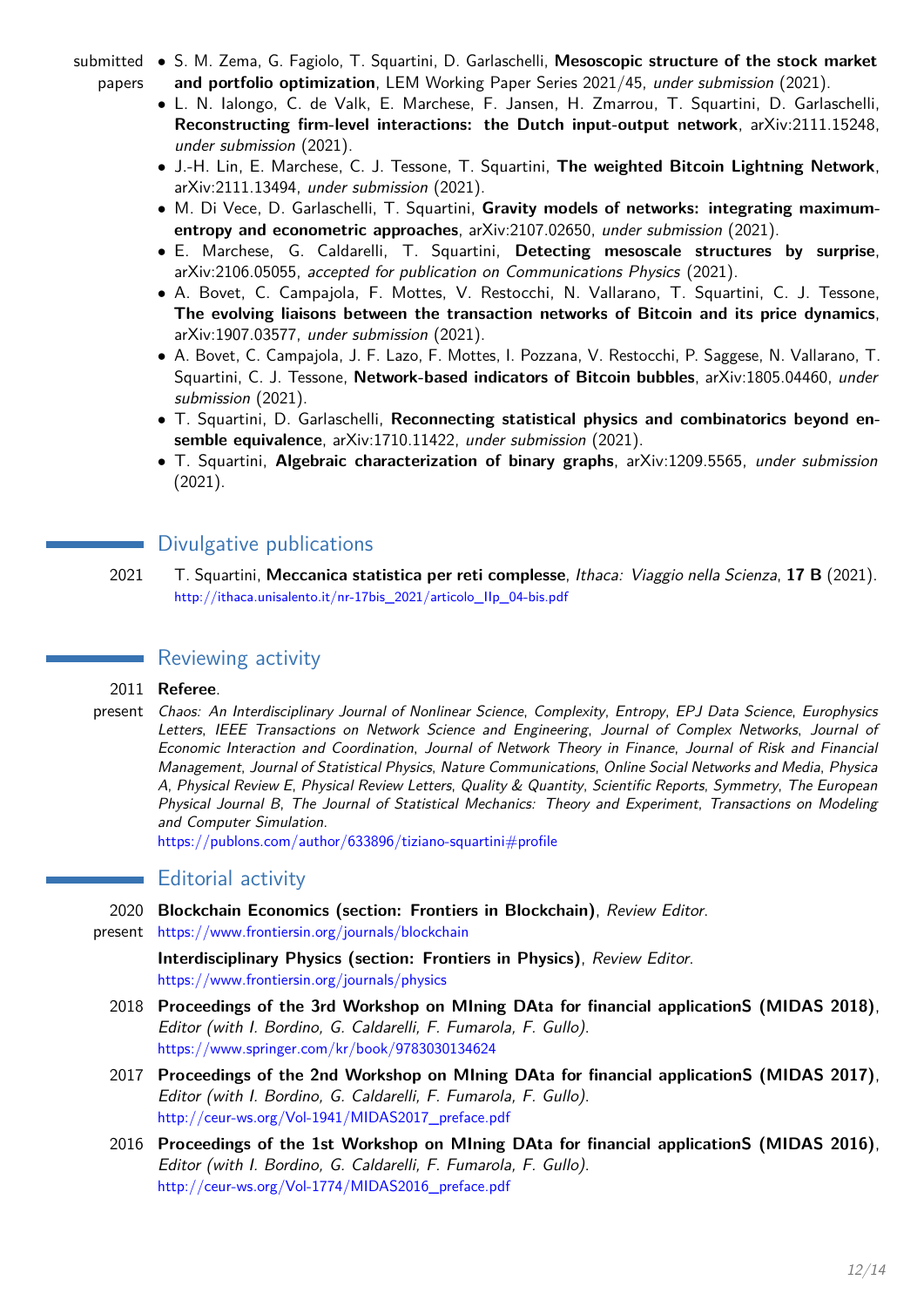#### 2017 **Scientific Reports (section: Mathematical Physics, Thermodynamics and Nonlinear Dynamics)**,

present Editorial Board Member.

http://www.nature.com/srep/about/editorial-board#mathematicalphysics

## Fellowships and membership in societies

- 2020 **Institute for Advanced Study (IAS University of Amsterdam)**, Fellow.
- present https://ias.uva.nl/people/fellows/current-fellows/squartini-tiziano.html
- 2019 **Società Italiana di Fisica Statistica (SIFS)**, Member.
- present https://www.fisicastatistica.org/

**Società Italiana di Fisica (SIF)**, Member.

https://www.sif.it/

- 2017 **Complex Systems Society**, Council Member.
- 2020 https://cssociety.org/about-us/council

# **Membership in academic bodies**

- 2021/2022 **'Data Science and Statistical Learning' second level master**, Organizing Committee Member. present https://md2sl.imtlucca.it/
- 2021/2022 **'Artificial Intelligence' national doctorate (pillar: AI & Society)**, PhD Board Member. present https://www.phd-ai.it/en/359-2/
- 2017/2018 **'Data Science' joint doctorate**, PhD Board Member.
- 2020/2021 https://www.phd-ai.it/en/ai-society/
- <span id="page-12-0"></span>2018-2019 **IMT School for Advanced Studies Lucca**, Member of the Academic Senate as a representative of researchers.

# Mentions, awards and honors

2021 Best poster award, for the works Generalized inference for the efficient reconstruction of weighted networks (within the 'Information Theory, Probability and Statistics' section) and Breaking of ensemble equivalence in networks (within the 'Statistical Physics' section) presented at Entropy 2021 (online conference).

https://entropy2021.sciforum.net/ https://sciforum.net/paper/view/9759 https://sciforum.net/paper/view/9780

- 2018 National Scientific Qualification (Abilitazione Scientifica Nazionale) for Associate Professorship in: ◦ 09/2018 - **FIS 02/D1** (Fisica Applicata, Didattica e Storia della Fisica) ◦ 08/2018 - **FIS 02/B2** (Fisica Teorica della Materia)
	- 08/2018 **FIS 02/A2** (Fisica Teorica delle Interazioni Fondamentali)
- 2017 As a result of four horseraces among several reconstruction algorithms, the method proposed in the paper Systemic risk analysis in reconstructed economic and financial networks has been found to perform best among the probabilistic algorithms:
	- K. Anand et al., J. Financial Stability 35, 107-119 (2017) https://www.sciencedirect.com/science/article/pii/S1572308917303649
	- P. Mazzarisi, F. Lillo, in Econophysics and Sociophysics: Recent Progress and Future Directions, Springer (2017)
	- https://link.springer.com/chapter/10.1007%2F978-3-319-47705-3\_15
	- A. Ramadiah, F. Caccioli, D. Fricke, ESRB Working Paper Series No 84 (2018) https://www.esrb.europa.eu/pub/pdf/wp/esrb.wp84.en.pdf?9a192a619652638e87c064054673aa2b
	- M. Lebacher, S. Cook, N. Klein, G. Kauermann, arXiv:1909.01274 (2019) https://arxiv.org/pdf/1909.01274.pdf